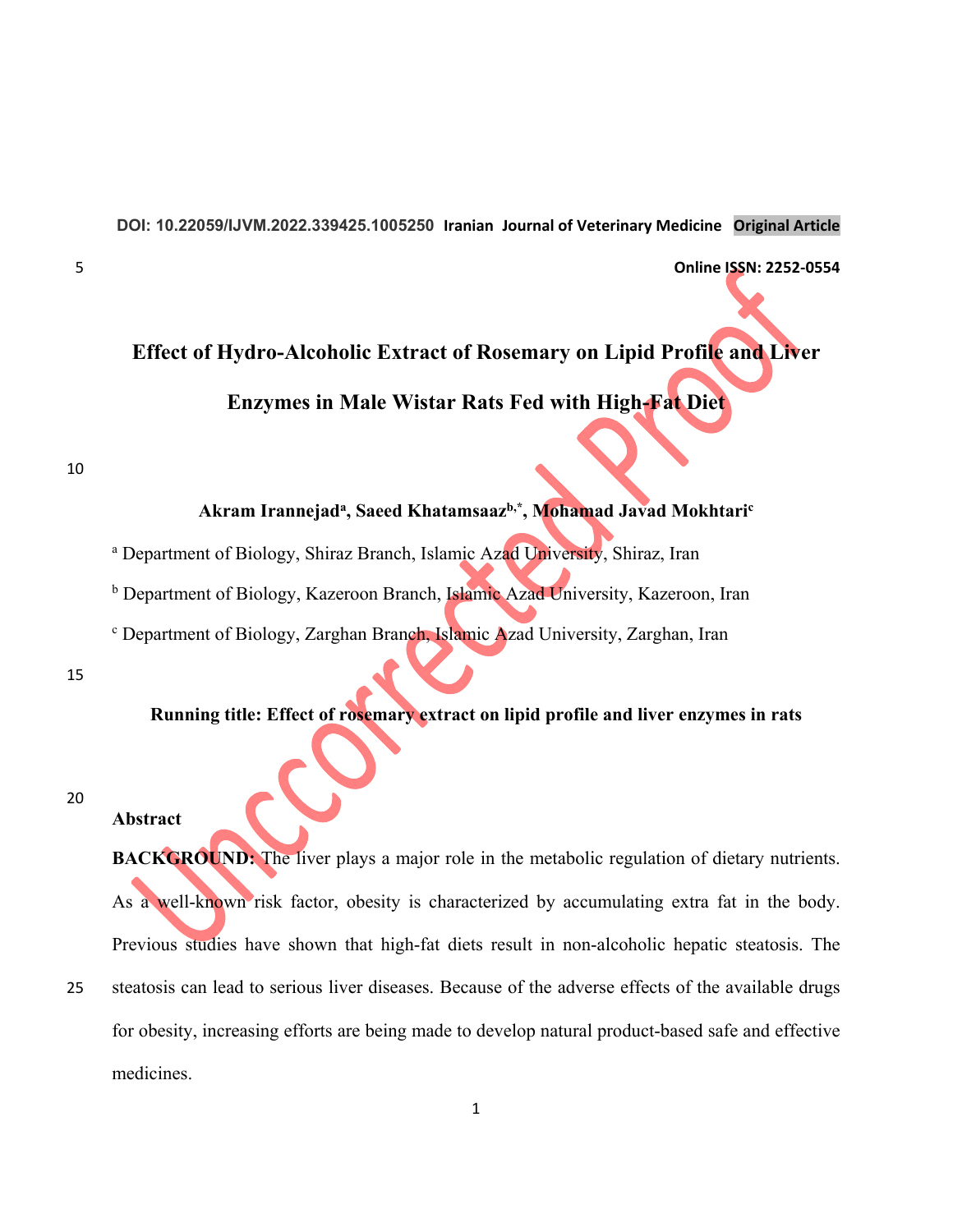**OBJECTIVES:** The present study aimed to assess the effects of hydroalcoholic extract of rosemary on lipid profile and liver enzymes in male Wistar rats fed with high-fat diet.

30 **METHODS:** The extract was prepared using an ethanol/distilled water (1:1) mixture. Thirty-two rats were randomly divided into four groups: control (standard diet), high-fat (HF) diet, RE (standard diet + rosemary extract), and  $HF+RE$  (HF diet + rosemary extract), and treated for 12 weeks. Biochemical parameters were determined using standard methods.

**RESULTS:** The total cholesterol changed from 54.2 mg/dL in control group to 76.8 mg/dL in

- 35 HF diet. In the RE group, the high-density lipoprotein (HDL) and low-density lipoprotein (LDL) enhanced and decreased, respectively, compared to the standard regimen. The extract caused 14.4% reduction (p<0.05) in triglyceride levels in comparison to the HF rats. Compared to the HF diet, the HF+RE diet caused significant  $(p<0.05)$  reduction in the aspartate transaminase (AST) and alanine transaminase (ALT).
- 40 **CONCLUSIONS:** Although hydroalcoholic extract of rosemary was relatively effective to diminish the influence of high–fat diet on total cholesterol and liver enzymes, to evaluate the recognized safety and efficacy of the extract, more investigations must be performed.

**KEYWORDS:** High-fat diet, Lipid profile, Liver, Medicinal plant, Rosemary

45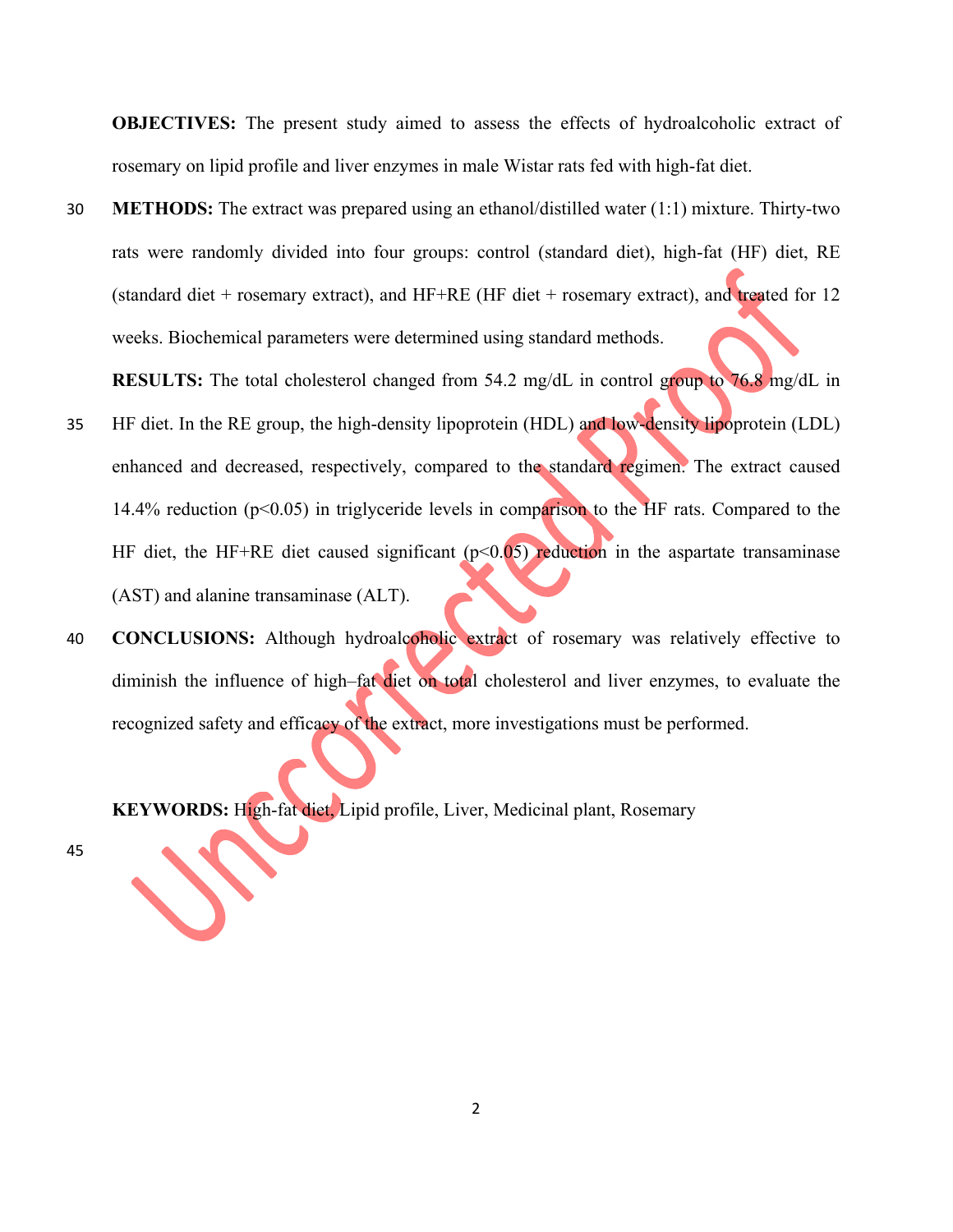#### **Introduction**

Obesity increases the risk of other diseases and health problems, e.g., heart disease, diabetes, 50 high blood pressure, and certain cancers. As a complex medical problem, obesity involves excessive quantity of body fat, generally results from a combination of inherited and environmental factors, and can be managed by diet and exercise (Fock and Khoo, 2013). Dietary fat has the most contribution to obesity. Fat is the dietary nutrient with the greatest energy content (Jackson *et al.*, 2020). Therefore, HF diets can lead to obesity and predispose various 55 metabolic changes, e.g., hyperinsulinemia, dyslipidemia, and type 2 diabetes mellitus. Furthermore, it is associated with some other diseases and health problems, such as atherosclerosis, hypertension, immune impairment, insulin resistance, and non-alcoholic steatohepatitis (Lopez *et al.,* 2005; Shiota and Tsuchiya, 2006).

High lipids diet causes hyperlipidemia referring to a decrement in HDL cholesterol and an 60 increment in total cholesterol, triglycerides, and LDL cholesterol (Vafa *et al.,* 2011). Due to the side effects of the current synthetic drugs, the tendency to practice the traditional treatments has been increased recently. In most developing countries, primary health care depends on medicinal herbs (Mohammed *et al.*, 2021). According to the epidemiological observations, consumption of medicinal plants has had healing consequences on hyperlipidemia. When common remedies

65 cannot control the disease, using such plants is particularly important (Bahmani *et al.,* 2015). The liver plays a special role in protecting the body against chemical components. Increment in environmental and industrial pollutants can cause liver damage (Kadhim *et al.,* 2021). As one of the most chronic liver diseases with a rising prevalence of about 20-30% globally, non-alcoholic fatty liver affects mainly obese people and type 2 diabetes patients. It causes steatohepatitis,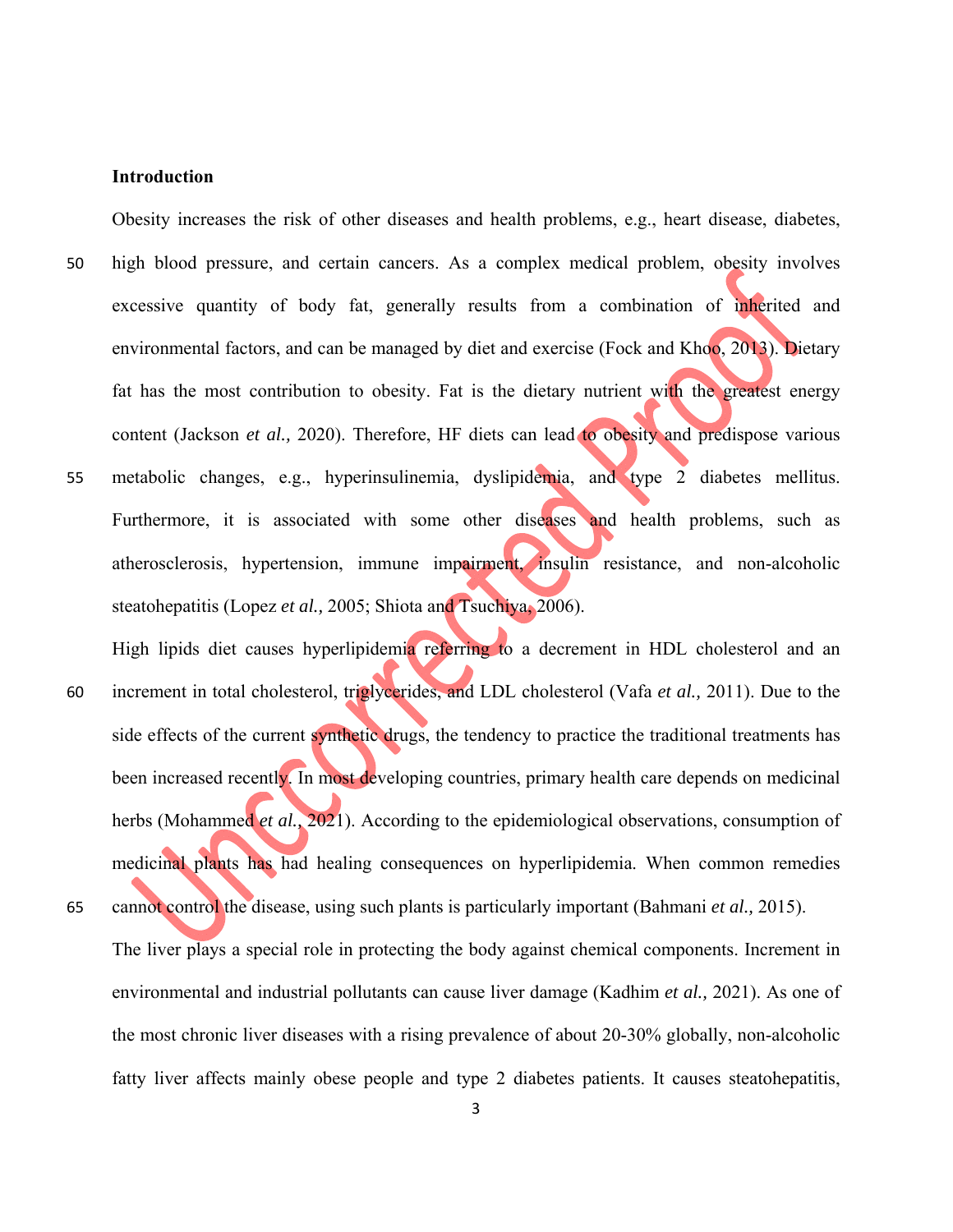- 70 fibrosis, cirrhosis, and hepatocellular carcinoma (Parsi *et al.,* 2020). Mainly found in the liver, the levels of aspartate transaminase (AST) and alanine transaminase (ALT) enzymes in serum may be a sign for of the liver disease and/or damage. To prevent and treat non-alcoholic fatty liver disease, lifestyle modification has been reported as the best strategy (Hallsworth and Adams, 2019). Based on the studies reported in the literature, diets containing antioxidants and
- 75 anti-inflammatory agents (e.g., active ingredients in some medicinal plants) can effectively treat the disease (Parsi *et al.,* 2020).

*Rosmarinus officinalis* L. (rosemary) belongs to the Lamiaceae family, is native to the Mediterranean and South European countries, and is also cultivated in Iran. Rosemary is a shrubshaped perennial plant with branches full of leaves. It may be used in cooking as a spice and in

80 the food industry as a natural preservative. For pharmaceutical purposes, the main branches and leaves of the plant are collected in the spring and summer (Abadi *et al.,* 2016). Caffeic acid, carnosic acid, chlorogenic acid, monomeric acid, oleanolic acid, rosmarinic acid, ursolic acid, alpha-pinene, camphor, carnosol, eucalyptol, remedial, rosmanol, rosmaquinones A and B, secohinokio, and derivatives of eugenol and luteolin are the most reported phytocompounds 85 representing the pharmacological activities of rosemary. For detailed pharmacological effects of phytocompounds from rosemary, see de Oliveira *et al.* (2019).

Some studies have been reported in the open literature on the hydroalcoholic extract of rosemary regarding the constituent carnosol that inhibits formalin-induced pain and inflammation in mice (Emami et al., 2013) and the influence of the extract on anxiety in mice (Noori Ahmad Abadi et 90 al., 2016). However, there are no investigations on the conservative effects of the hydroalcoholic

extract of rosemary on HF diet-induced liver enzymes and abnormal levels of cholesterol and other lipids. Therefore, the main objective of the present study was to investigate the influence of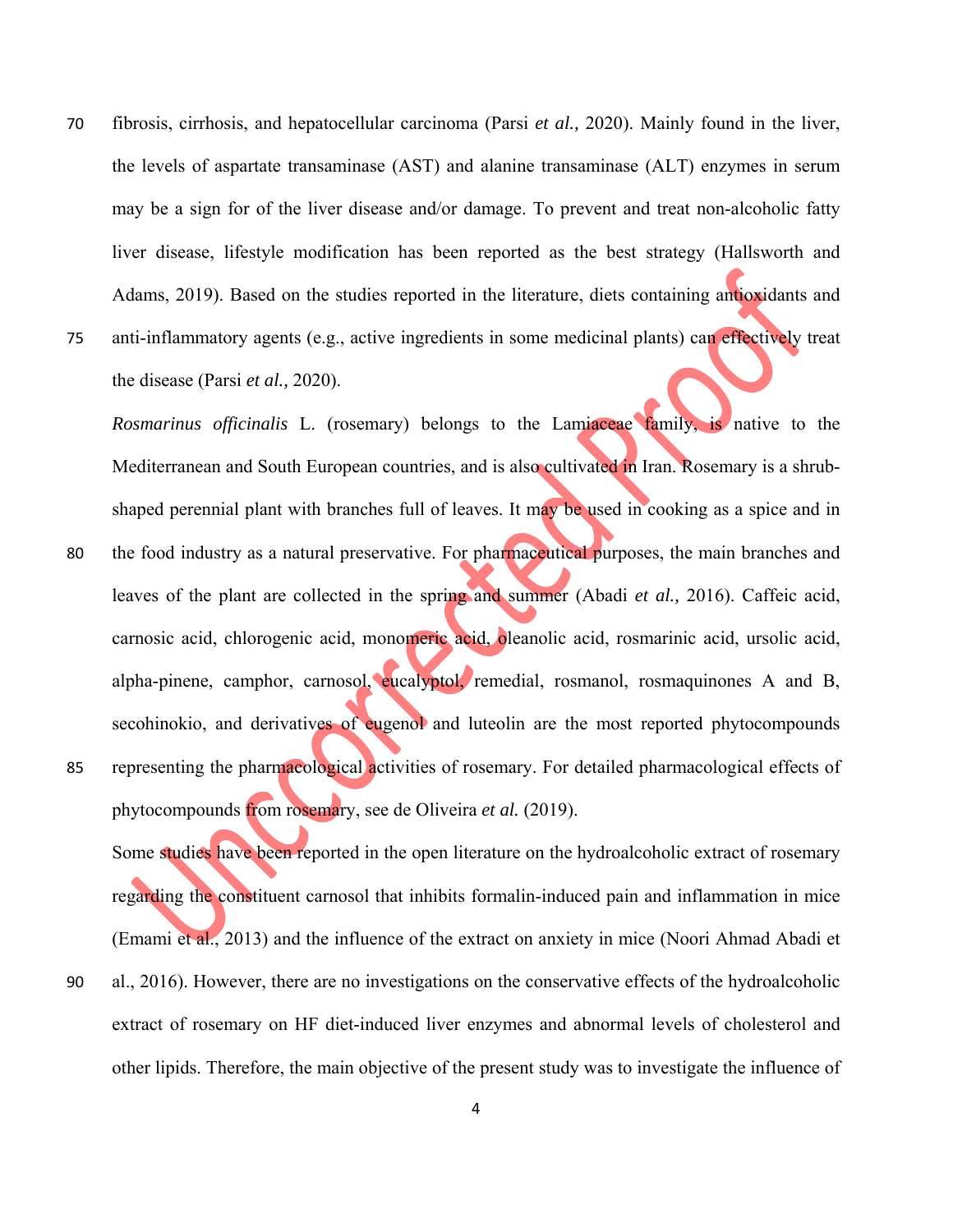hydroalcoholic extract of rosemary on blood lipid profile and the liver enzymes in HF diet-fed adult male rats.

#### 95 **Materials and Methods**

#### **Collection and identification of fresh plant materials**

The fresh aerial parts of *R. officinalis* were collected manually in spring 2020 from natural growing sites in Fars province, located in south-central Iran (29 $^{\circ}$  36' N; 52 $^{\circ}$  31' E; altitude, about 1500 m above sea level). The materials were transported to the laboratory. The plant was 100 identified using the authentic specimens deposited at the Herbarium of the Department of Biology, Shiraz Branch, Islamic Azad University, Shiraz, Iran.

#### **Sample preparation and extraction**

After washing the fresh samples thoroughly with water to remove dirt, the leaves were separated from the stems accurately and spread in the shade at room temperature (average temperature of

105 about 24 °C) for 7 days. To ensure uniform drying, the leaves were spread as a thin layer with a thickness of about 20 mm, and a moderate forced airflow was produced using a table fan. Dried leaves were pulverized into a fine powder using a mechanical blender and stored at 4°C in amber-colored bottles until the extraction was started.

Preparation of the hydroalcoholic extract from the plant was conducted using the procedure 110 described by Ghazizadeh *et al.* (2020) with minor modifications. About 250 g of the powder was macerated in 100 mL ethanol/distilled water (50:50) mixture and occasionally shaken for 72 h at room temperature of 25°C. The obtained extract was passed twice through filter paper (Whatman No. 1). After that, the solvent was evaporated using a rotary evaporator at a reduced pressure of 100 psi and controlled temperature of 40°C (Rezaei and Ghasemi Pirbalouti, 2019). The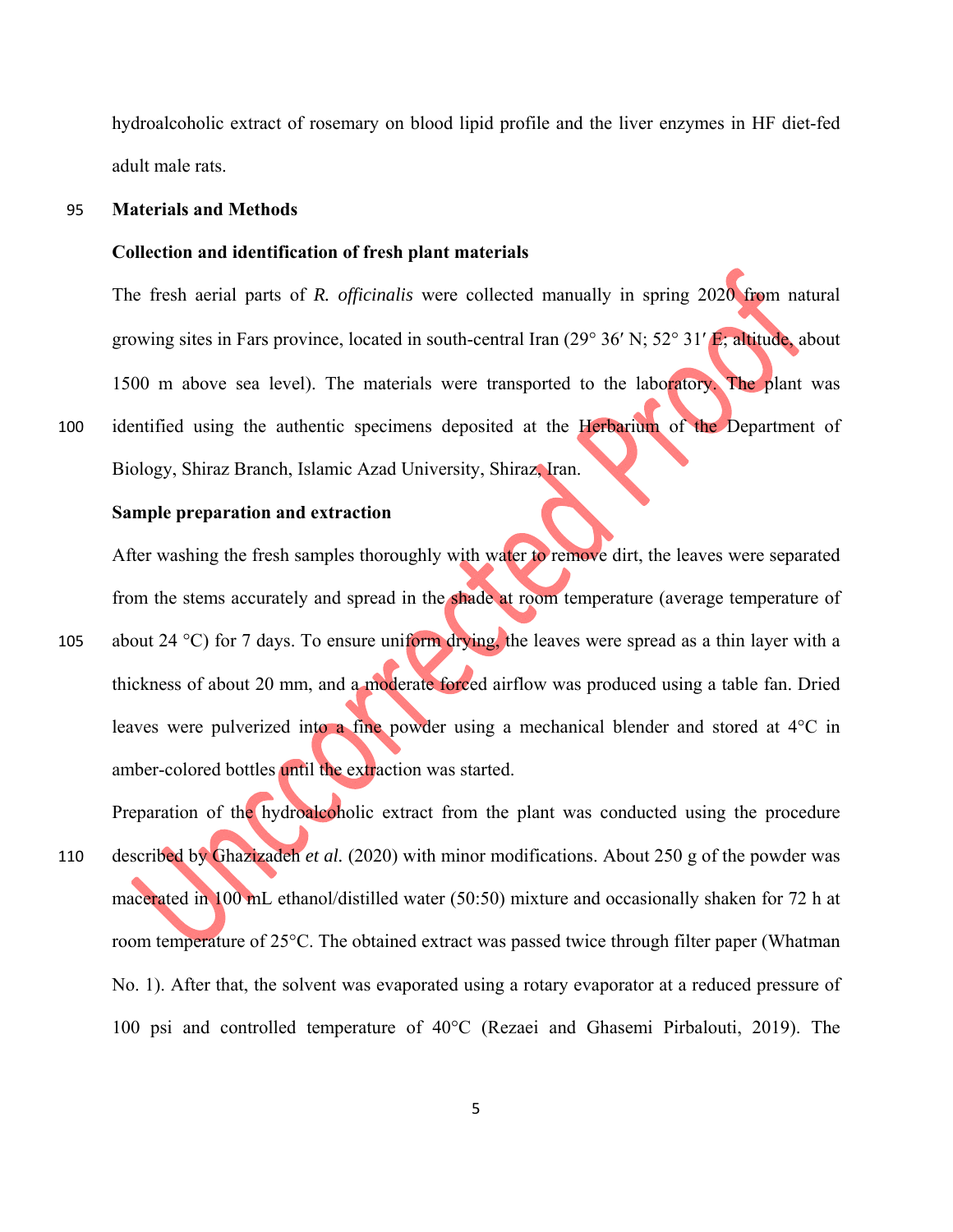115 produced dried extract was properly protected in an amber glass bottle and stored in a refrigerator at a temperature of 6±2°C until further tests.

#### **Animals and experimental design**

The current research was conducted using 32 male Wistar rats weighing between 220 and 250 g taken from the Shiraz Islamic Azad University. The rats were kept in individual cages at the

- 120 ambient temperature of around 22°C and relative indoor humidity of about 50% under a 12 hours dark/light cycle. Before the experiments, all the animal care principles were correctly applied. The laboratory animal care and the experiments were confirmed to be in accordance with the Guidelines of the Animal Ethics Committee of the Kazeroon Azad University. The male Wistar rats were randomly divided into 4 uniform experimental groups as follows:
- 125 Group I (Control): Standard diet for 12 weeks, Group II (HF): HF diet containing 45% wheat flour, 35% corn starch, 7% egg yolk, 6.7% wheat bran, 4% fat, 1% sodium chloride, 1% cholesterol, 0.2% cholic acid, and 0.1% methyl thiouracil for 12 weeks,

Group III (RE): Standard diet period for 12 weeks and treating with 400 mg∕kg of the extract in 130 the last 4 weeks by oral gavage once daily, and

Group IV (HF+RE): HF diet for 12 weeks and treated with 400 mg∕ kg of the extract in the last 4 weeks by oral gavage once daily.

In the end, after killing all the rats under ether anesthesia, the blood samples were directly taken by cardiac puncture from the rats' hearts. For biochemical analysis, serum was prepared using a 135 centrifuge machine at 3000 RPM for 15 min and stored at -20°C for further analyses.

#### **Biochemical parameters**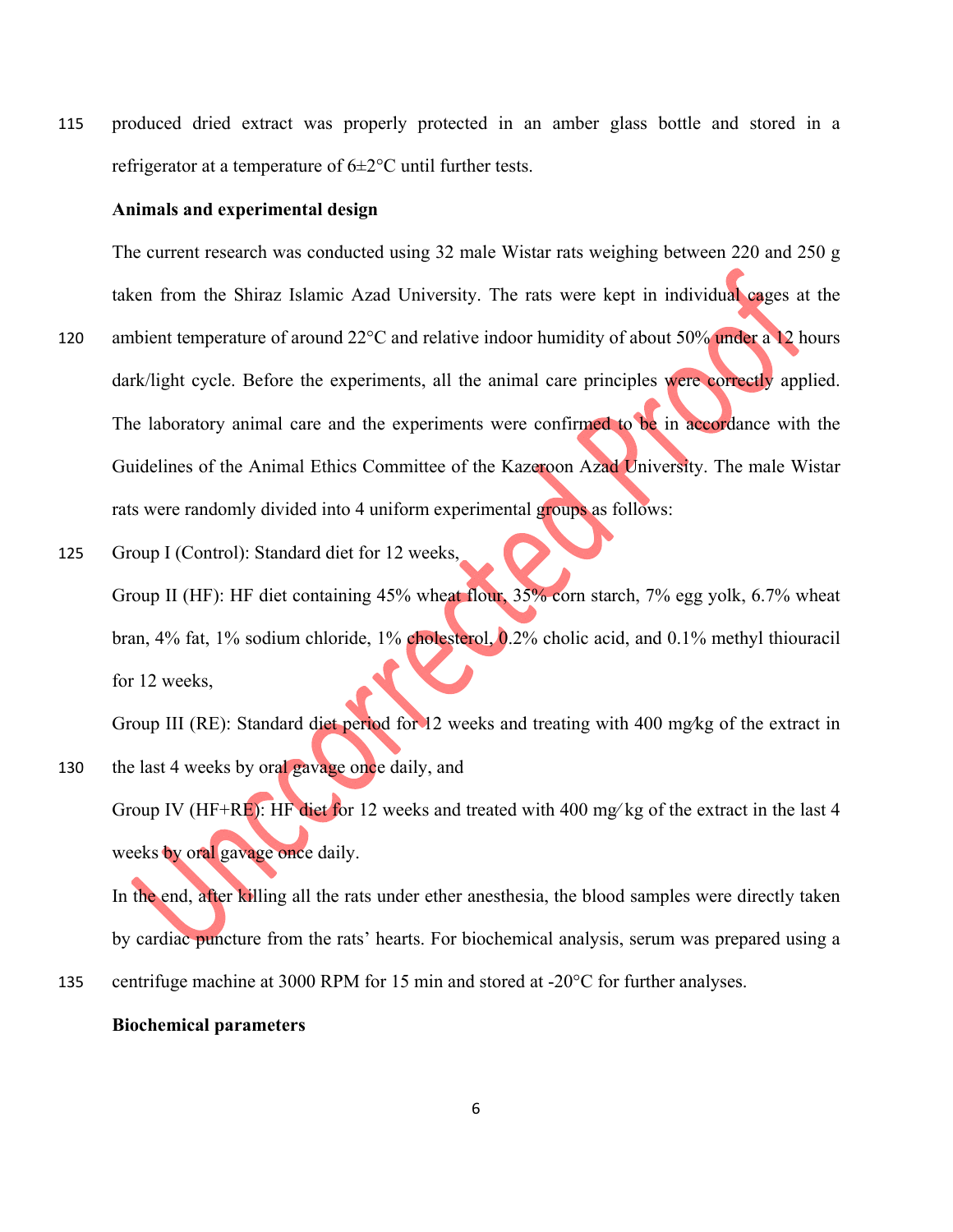Biochemical parameters, including total cholesterol (TC), high-density lipoprotein (HDL), lowdensity lipoprotein (LDL), and triglyceride (TG), were determined using Pars Azmoon kits (Pars Azmoon Inc., Tehran, Iran). In addition, the serum liver enzymes, including aspartate 140 aminotransferase (AST) and alanine transaminase (ALT), were determined using an enzymatic

colorimetric method of Reitman and Frankel (1957). The values were expressed as U/L.

#### **Statistical Analysis**

All data were analyzed using SPSS-21 software. The data were expressed as mean  $\pm$  the standard error of the mean (SEM). A one-way analysis of variance (ANOVA) was performed to compare

145 differences between groups. Data were considered statistically significant at *P < 0.05*.

#### **Results**

#### **Lipid profile**

Experimentally measured values for total cholesterol, triglyceride, LDL, and HDL in the blood serum of the rats were presented in Table 1. According to the lipid profile, the normal range of 150 the total cholesterol varied between 54.2 and 76.8 mg/dL. For the TC, the obtained results (Table 1) revealed considerable differences among the treatment groups where, compared to the control group, an increment was observed for HF and HF+RE diet groups. The highest cholesterol levels  $(76.8\pm11.7 \text{ mg/dL})$  were obtained for the rats fed with the high-fat diet. Furthermore, the average LDL and HDL values were obtained to be in the range of  $7.0-11.2$  and  $27.4-36.1$  mg/dL, 155 respectively.

#### **Serum markers of liver damage**

The influence of the different treatments on serum aspartate aminotransferase (AST) and alanine transaminase (ALT) levels of the rats were presented in Table 2. As shown in Table 2, the AST and ALT ranged from 134.8 to 224.8 U/L and from 68.4 to 87.2 U/L, respectively.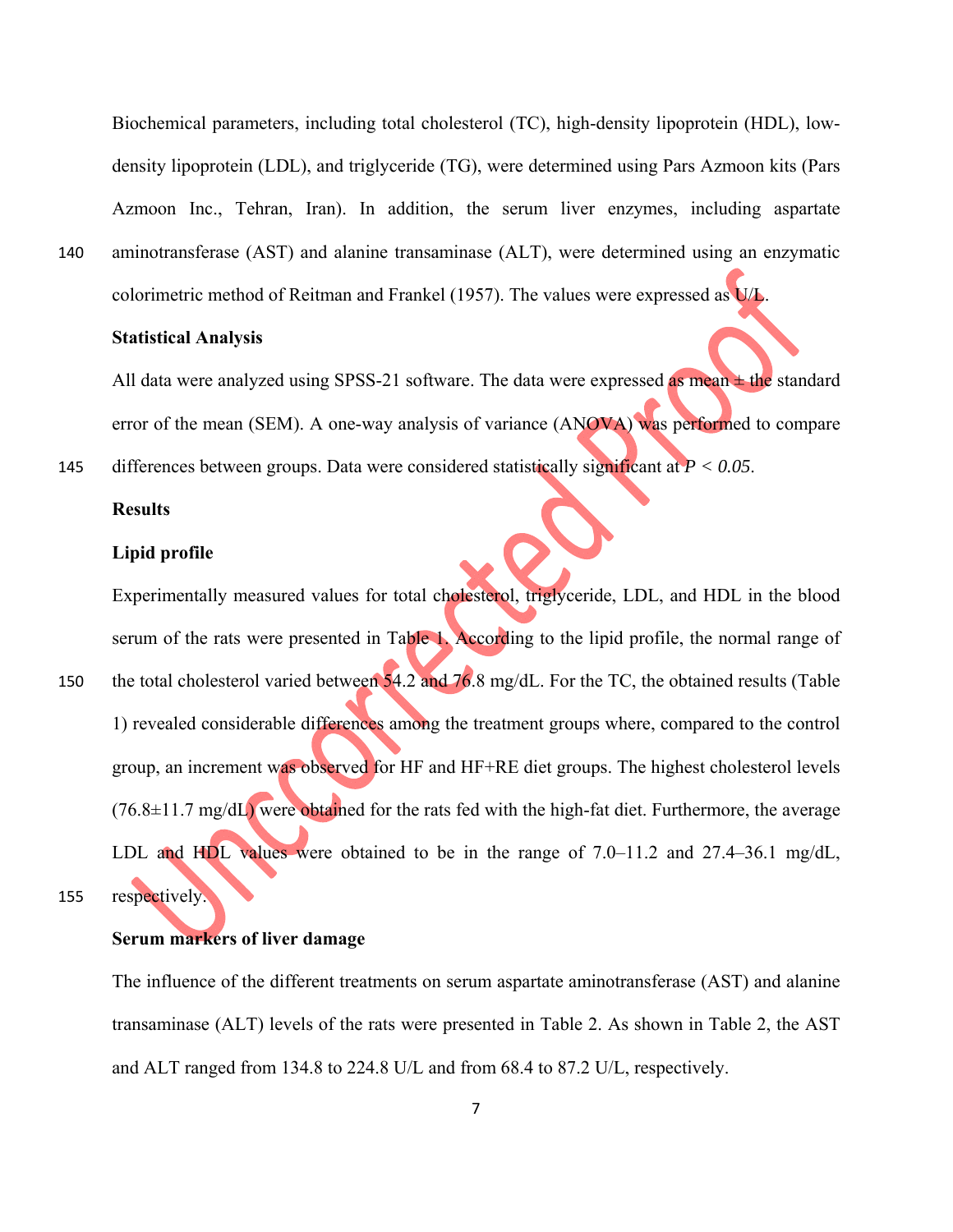#### 160 **Discussion**

Based on the results obtained in the present research, the extract utilization incorporated with the high-fat diet significantly mitigated the diet influence on TC. The observation is in agreement with the findings reported by Kumar et al. (2013), Naderi *et al.* (2019), and Shahraki *et al.* (2020). Compared to the control group, oral gavage with a hydroalcoholic extract from *O.*

- 165 *Rosmarinus* caused a slight decrement in the TC level. Naderi *et al.* (2019) have investigated the influence of hydroalcoholic extract of *Foeniculum vulgare* on the serum lipid profile of male rats fed with a high-cholesterol regimen and found that TC reduces in extract-treated animals. Furthermore, in another experimental study, Hsieh *et al.* (2020) have assessed the serum cholesterol-lowering capability of water extract from *Gynura bicolor* in the Syrian hamster. They
- 170 found that the TC level of the high-fat-fed hamsters (226 mg/dL) was about 182% higher than the value for the control group. They also reported that incorporating the extract with the high-fat diet caused a significant reduction in total cholesterol level compared to the high-fat diet. The HF diet caused significant increments in both LDL and HDL levels compared to the control group. The RE regimen resulted in enhancement in HDL while LDL was significantly decreased.
- 175 In addition, RE+HF caused a significant decrease in LDL compared to high-fat-fed rats. Dietary fat increases HDL levels both by increasing the transport rates and decreasing the fractional catabolic rates of HDL cholesterol ester and apolipoprotein (Hayek et al., 1993). Previous studies have shown that increases in LDL-cholesterol resulting from substitution of dietary saturated fat for carbohydrate or unsaturated fat are due primarily to increases in large cholesterol-enriched 180 LDL, dense LDL particles and apolipoprotein B (Chiu et al., 2017). According to epidemiological studies, the concentration of antioxidants (e.g., vitamin C, lutein, and carotenoids) in the blood is enhanced due to augmented consumption of fruits and vegetables.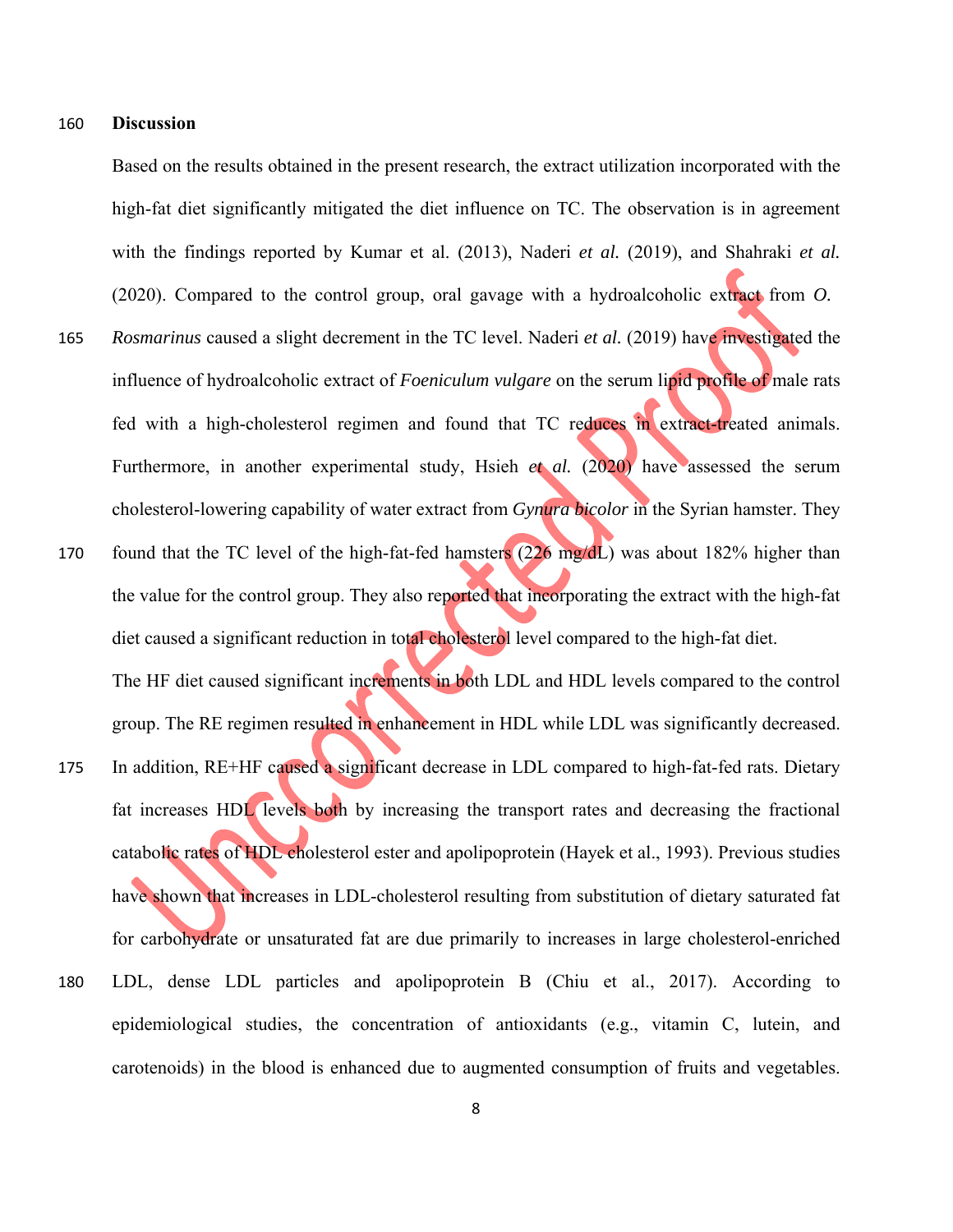Furthermore, as stated by Zern and Fernandez (2005), dietary polyphenols (often found in vegetables and fruits) moderate the influence of cardiovascular disease. Hsu *et al.* (2008) have 185 studied the lipid-lowering effects of tomato paste in Syrian hamsters. They reported that the administration of the HF diet with tomato paste to the hamsters for 8 weeks decreased their serum TC and LDL levels by 14.3% and 11.3%, respectively, compared to those found in the animals fed with the HF diet alone.

The TG level was significantly increased in the rats fed with the HF diet compared to the other 190 groups. The statistical analysis revealed that the TG difference between the control and RE groups was insignificant. Treating the HF group with the rosemary extract caused about a 14.4% reduction in TG level. The observation may originate from probable intestinal peristalsis and inhibited enzyme lipase under the extract treatment, which has resulted in decreased lipid absorption in the intestine. Furthermore, the extract perhaps has increased the activity of

195 Apolipoprotein C-II cofactor, resulting in enhanced activity of lipoprotein lipase, and consequently, the hydrolysis of triglycerides. Conducting experimental research to evaluate the efficacy of extract of *Ginkgo Biloba* seeds in the HF diet in mice, Kang (2017) found that the TG level increased in HF-fed animals while the level in extract-treated samples was lower than those obtained for low-fat and HF regimens. According to Schwingshackl and Hoffmann (2014), in 200 animal models, the induction of hyperlipidemia is affected by the fat content, cholesterol amount,

and/or experimental time periods.

The toxicity of several compounds mainly affects the liver since the substances go mostly through first-pass metabolism. Therefore, the liver becomes the key organ for evaluation of the influences of different chemicals into the body (Tousson *et al.,* 2020).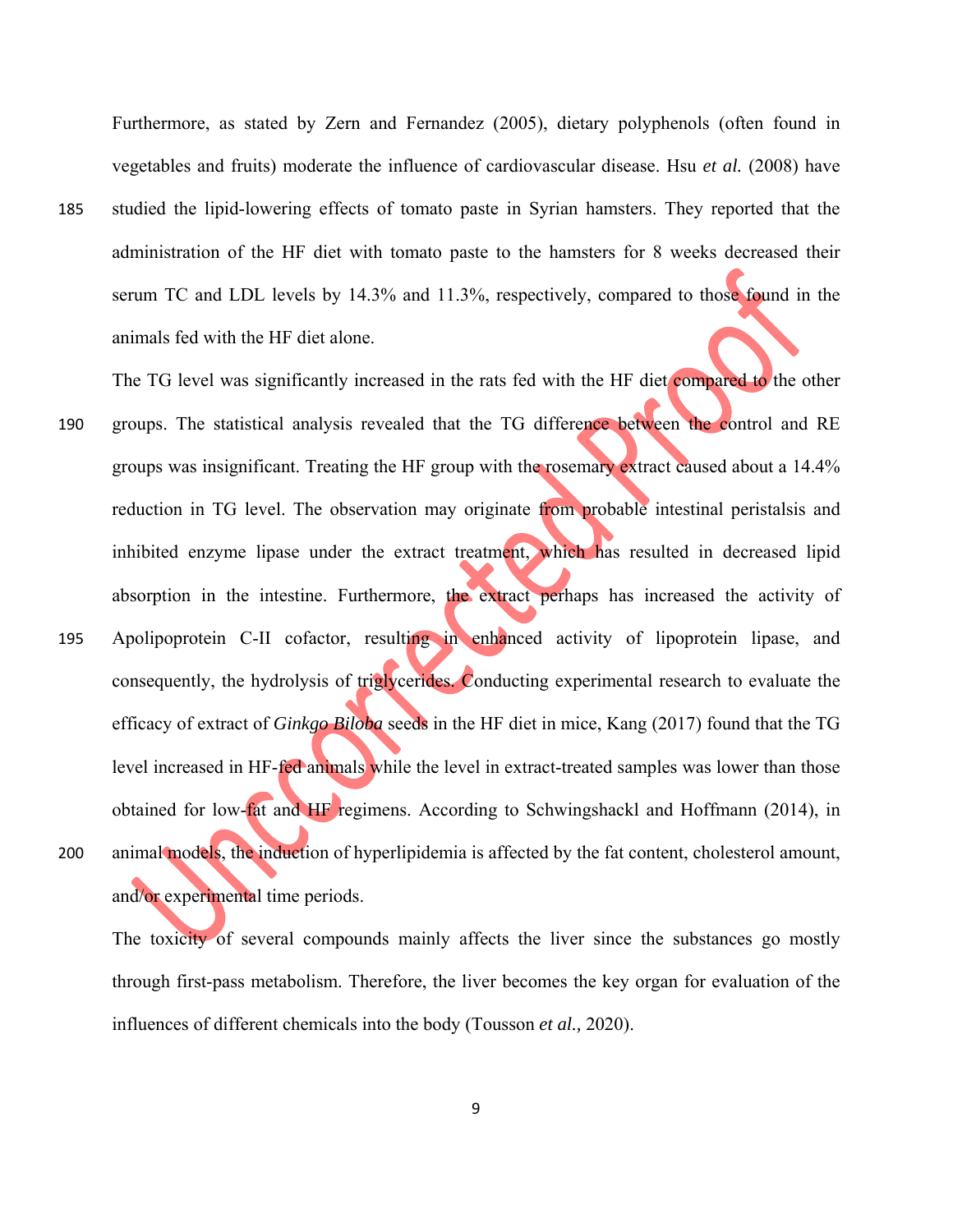- 205 Hepatocytes are the chief functional cells of the liver and contain large amounts of useful enzymes to detect and determine liver damages. AST is a microsomal enzyme released in the blood in large amounts. Furthermore, AST could be found in large amounts in the liver and with destructive liver tissue. As a liver-specific enzyme in the cytosol, ALT is a sensitive and specific criterion for liver cell damage (Hosseini *et al.,* 2013).
- 210 The values obtained in the present study for AST and ALT are in line with other studies reported for rats. The AST (134.8 U/L) and ALT (68.4 U/L) obtained in this study for control animals are comparable with the reported results by Al-Attar et al. (2015) for Wistar rats under standard diet (98.50 and 49.17 U/L, respectively). The researchers also found the AST and ALT values to be 94.17 and 49.11 U/L for the rats treated with rosemary leaves. Robert et al. (2021) reported the
- 215 AST and ALT for Wistar rats fed with normal diet and water to be 130.4 and 131.2 U/L, respectively. Ramezanyfard Darabi and Hemayatkhah Jahromi (2018) reported the AST and ALT concentration for adult male Wistar rats fed with standard diet to be 113.14 and 34.14 U/L, respectively. Furthermore, evaluating the liver parameters in Wistar rats following repeated oral administration of different green tea extracts, Bun et al. (2006) found the AST and ALT to be in 220 the ranges of 91.9‒147.3 U/L and 31.4‒87.6 U/L, respectively. Taheri *et al.* (2012) have studied
- the influence of hydroalcoholic extract of *Berberis vulgaris* root on the liver enzymes activity in male hypercholesterolemic rats and reported that AST and ALT vary from 177.4 to 300.4 U/L and from 41.7 to 80.4 U/L, respectively for the studied rats.

The minimum values of both enzymes belonged to the control rats, while the maximum value for

225 both AST and ALT were observed in the animals fed with HF diet. Accordingly, hepatic dysfunction may be induced in the rats. In general, increased AST and ALT levels serves as a reliable index for the injured parenchymatous cells of the heart and liver, respectively (Tousson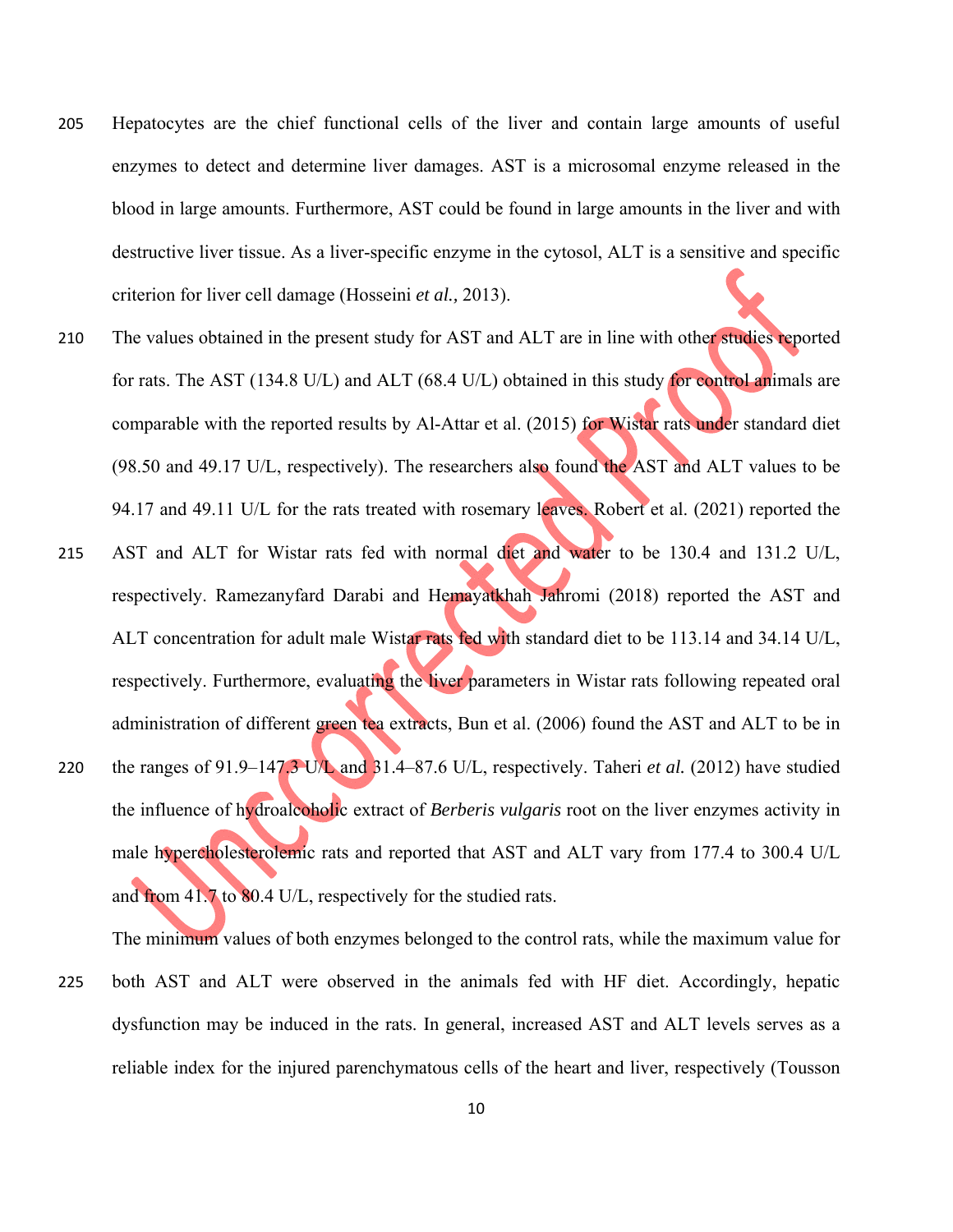*et al.,* 2020). Consequently, the observed significant increments in these enzymes' activity mainly refer to the HF diet lesions in heart and liver tissues.

- 230 The results revealed that the HF+RE diet caused a significant reduction in the AST and ALT concentrations compared to the HF diet. In addition, the concentration of both enzymes in the experimental group that received RE was significantly lower than those obtained for the HF group. The best results of liver function belonged to the animals fed with the hydroalcoholic extract from rosemary due to the lowest difference with the control diet. Similar findings have
- 235 been reported by Hosseini *et al.* (2013) for the influence of barley extract on AST and ALT enzymes in rat liver. The researchers observed no significant differences for the enzymes between the control and the treated rats. Besides, the AST and ALT concentrations were found to be significantly decreased in the experimental group fed with the extract compared to the cholesterol group. Al-Attar and Shawush (2015) studied the influence of rosemary leaf extract on
- 240 liver cirrhosis induced by thioacetamide (TAA) in male Wistar rats. They observed hepatic cirrhosis with many histopathological alterations in the rats, and also reported significant increases in the serum ALT and AST levels. The researchers found that treating the rats with rosemary leaf extract decreased the histopathological alterations induced by TAA intoxication. By evaluating the ALT and AST activities, Rašković *et al.* (2014) reported that the 245 hepatoprotective effects of rosemary essential oil on Wistar rats could ameliorate liver injury induced by prooxidant agent CCl4.

#### **Conclusion**

It could be concluded that the influence of a high-fat diet on total cholesterol and liver enzymes may be diminished using a hydroalcoholic extract from rosemary. To evaluate the safety and 250 efficacy of the extract, more investigations must be done.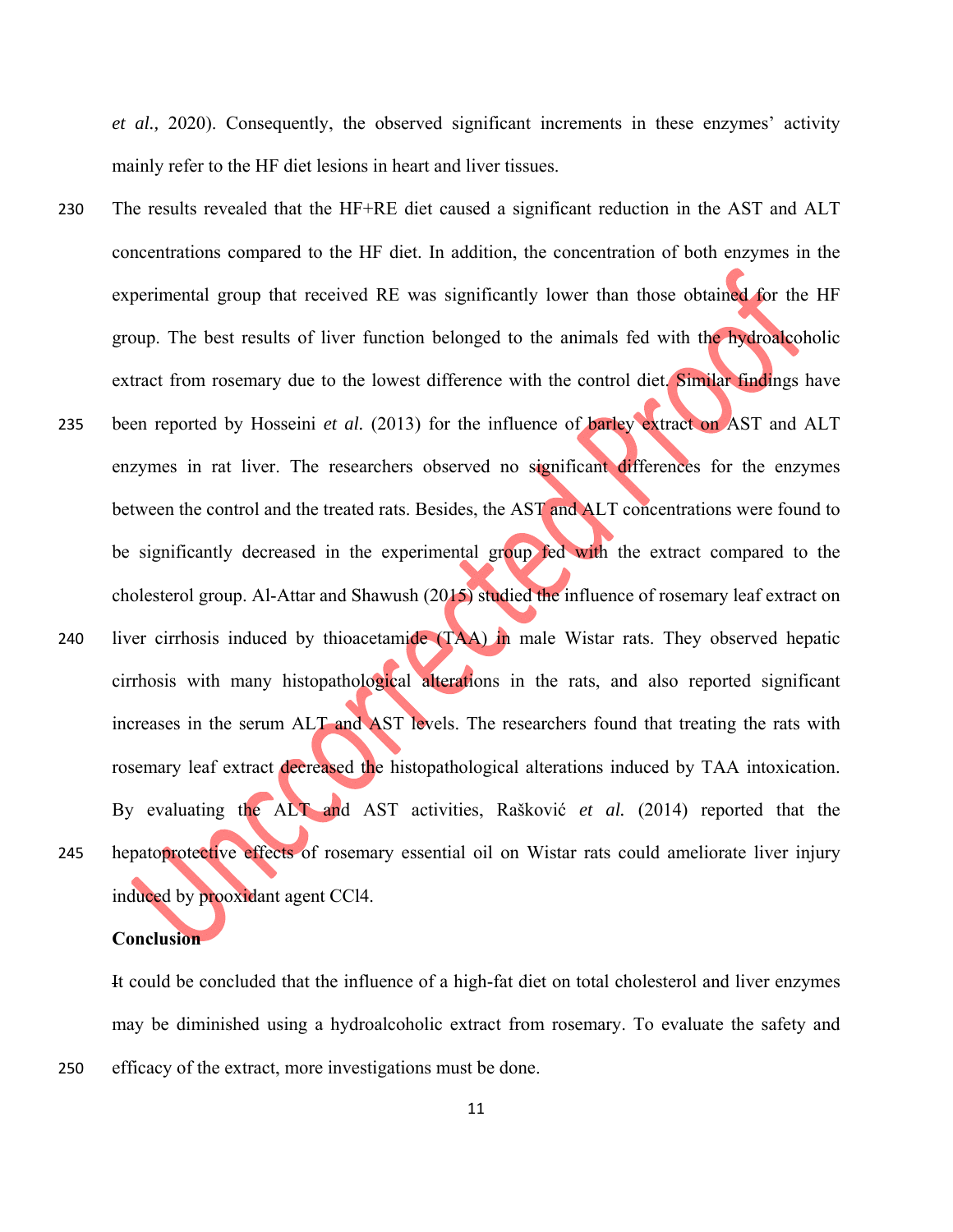#### **Conflict of Interest**

The authors declare that they have no conflict of interest. The authors alone are responsible for the content of the paper.

#### **References**

- 255 Al-Attar, A. M., & Shawush, N. A. (2015). Influence of olive and rosemary leaves extracts on chemically induced liver cirrhosis in male rats. *Saudi Journal of Biological Sciences,* 22:157‒163. [https://doi.org/10.1016/j.sjbs.2014.08.005] [PMCID: PMC4336450] Bahmani, M., Mirhoseini, M., Shirzad, H., Sedighi, M., Shahinfard, N., & Rafieian-Kopaei, M. (2015). A review on promising natural agents effective on hyperlipidemia. *Evidence-Based*
- 260 *Complementary and Alternative Medicine*, 20(3):228-238. [10.1177/2156587214568457] [PMID: 25633423]

Bun, S. S, Bun, H., Guédon, D., Rosier, V., & Ollivier E. (2006). Effect of green tea on liver functions in Wistar rats. *Food and Chemical Toxicology*, 44:1108-1113. [https://doi.org/10.1016/j.fct.2006.01.006] [PMID: 16487645]

265 Chiu, S., Williams, T., & Krauss, R. M. (2017). Effects of a very high saturated fat diet on LDL particles in adults with atherogenic dyslipidemia: A randomized controlled trial. *PLoS ONE*. 12(2):e0170664. [10.1371/journal.pone.0170664] [PMID:28166253]

de Oliveira, J. R., Camargo, S. E.A., & de Oliveira, L. D. (2019). *Rosmarinus officinalis* L. (rosemary) as therapeutic and prophylactic agent. *Journal of Biomedical Science.*  270 [https://doi.org/10.1186/s12929-019-0499-8] [PMID: 30621719]

Emami, F., Ali-Beig, H., Farahbakhsh, S., Mojabi, N., Rastegar-Moghadam, B., Arabian, S., Kazemi, M., Tekieh, E., Golmanesh, L., Ranjbaran, M., Jalili, C., Noroozzadeh, A., & Sahraei, H. (2013). Hydroalcoholic extract of rosemary (*Rosmarinus officinalis* L.) and its constituent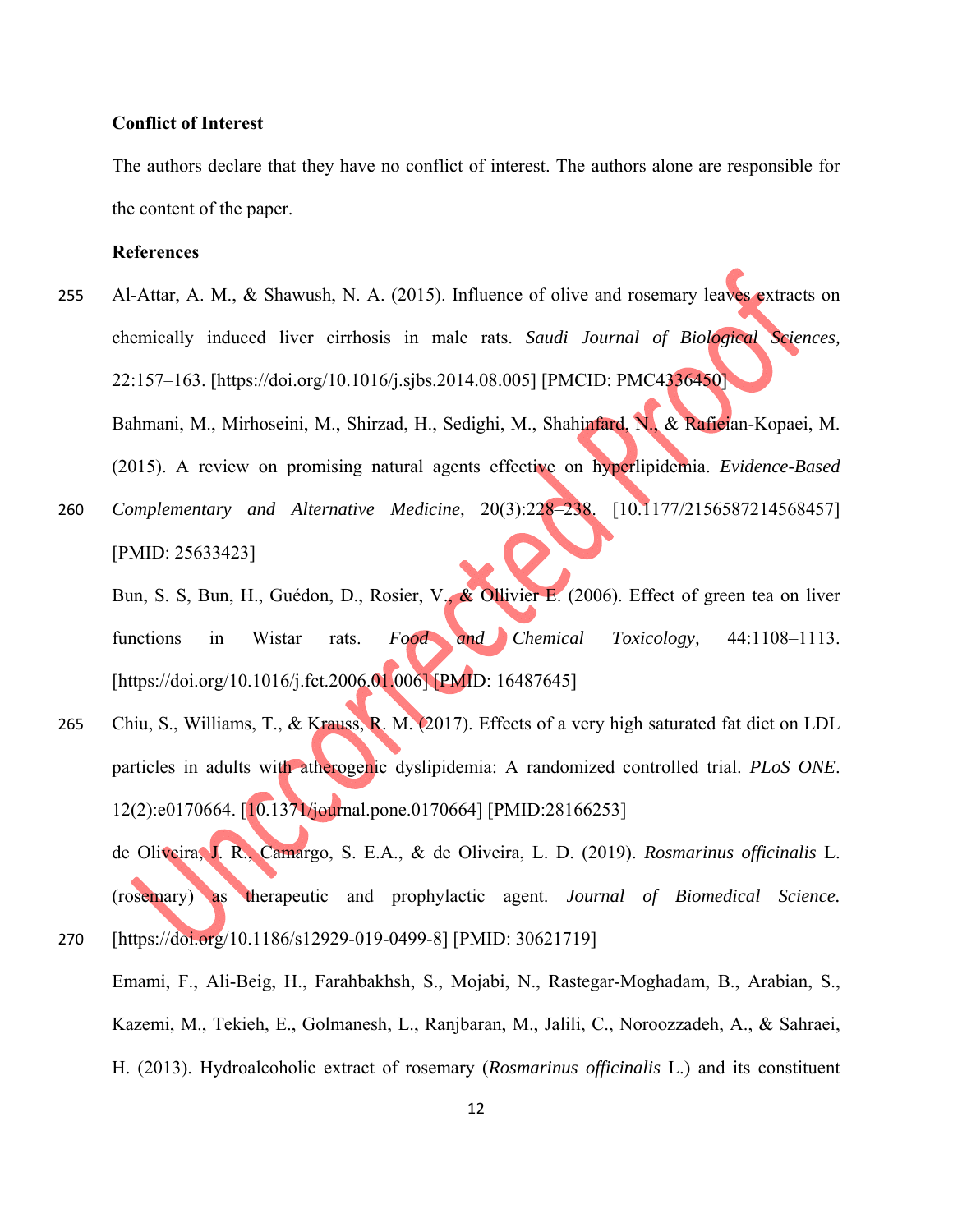carnosol inhibit formalin-induced pain and inflammation in mice. *Pakistan Journal of Biological* 

275 *Sciences*. [10.3923/pjbs.2013.309.316] [PMID: 24498797] Fock, K. M., & Khoo, J. (2013). Diet and exercise in management of obesity and overweight. (. *Journal of Gastroenterology and Hepatology*, 28(54):59‒63. [https://doi.org/10.1111/jgh.12407] [PMID: 24251706]

Ghazizadeh, J., Hamedeyazdan, S., Torbati, M., Farajdokht, F., Fakhari, A., Mahmoudi, J., Araj-

- 280 Khodaei, M., & Sadigh-Eteghad, S. (2020). *Melissa officinalis* L. hydro-alcoholic extract inhibits anxiety and depression through prevention of central oxidative stress and apoptosis. *Experimental Physiology,* 105(4):707‒720. [10.1113/EP088254] [PMID: 32003913] Hallsworth, K., & Adams, L. A. (2019). Lifestyle modification in NAFLD/NASH: Facts and figures. *JHEP Reports*, 1(6):468‒479. [10.1016/j.jhepr.2019.10.008] [PMID: 32039399]
- 285 Hayek, T., Ito,Y., Azrolan, N., Verdery, R. B., Aalto-Setälä, K., Walsh, A., & Breslow, J. L. (1993). Dietary fat increases high density lipoprotein (HDL) levels both by increasing the transport rates and decreasing the fractional catabolic rates of HDL cholesterol ester and apolipoprotein (Apo) A-I. Presentation of a new animal model and mechanistic studies in human Apo A-I transgenic and control mice. *The Journal of Clinical Investigation*, 91:1665–1671. 290 [10.1172/JCI116375] [PMID: 8473509]

Hosseini, S. A., Talebi, E., & Taheri, Y. (2013). Investigation on barley extract effect on ALK, AST and ALT enzymes in rat liver. *Advances in Environmental Biology*, 7(14):4843–4847. Hsieh, S-L., Tsai, P-J., Liu, Y-C., & Wu C-C. (2020). Potential effects of antioxidant and serum cholesterol-lowering effects of *Gynura bicolor* water extracts in Syrian hamster. *Evidence-Based*  295 *Complementary and Alternative Medicine*. [https://doi.org/10.1155/2020/2907610]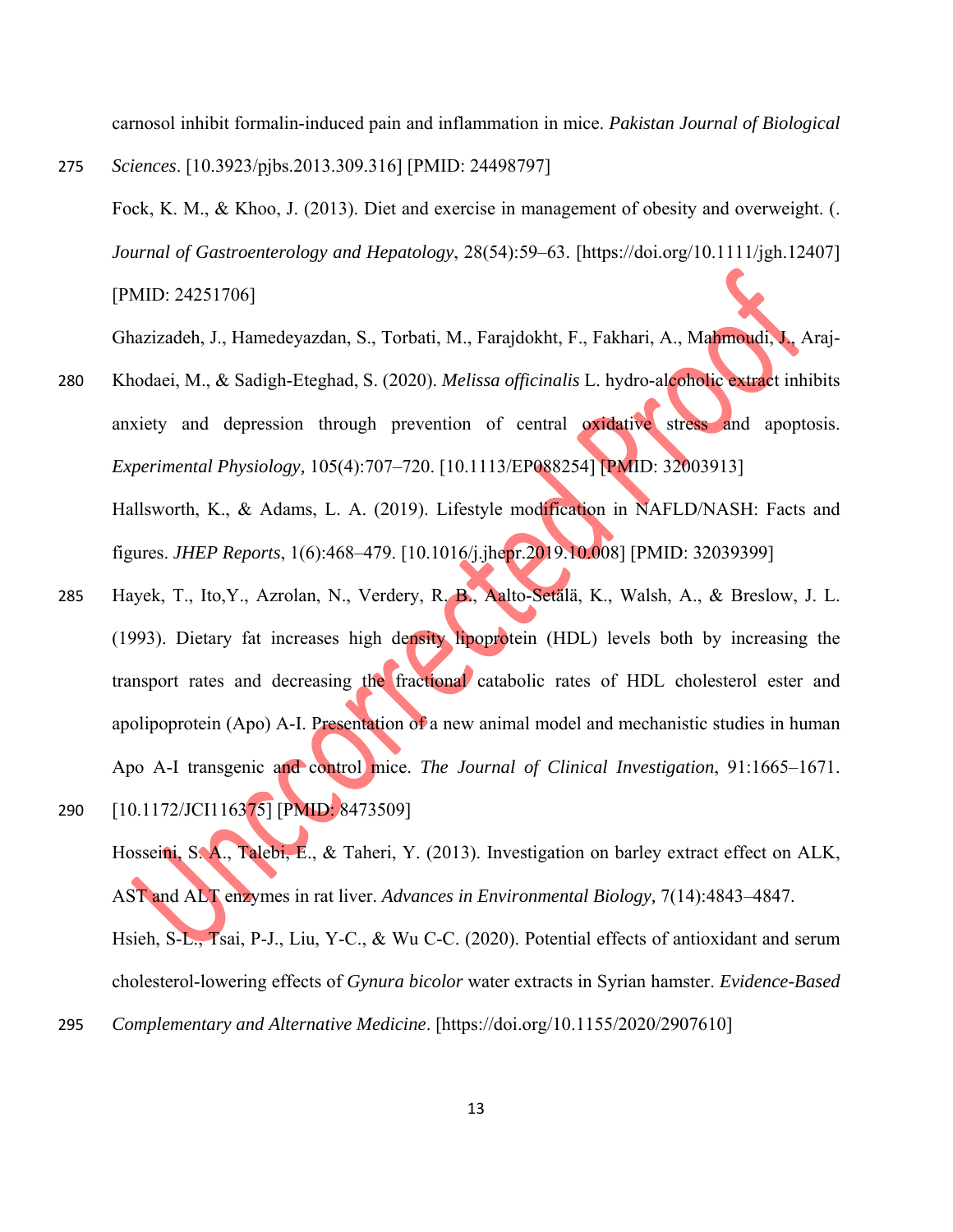Hsu, Y. M., Lai, C-H., Chang, C-Y., Fan, C-T., Chen, C-T., & Wu, C-H. (2008). Characterizing the lipid-lowering effects and antioxidant mechanisms of tomato paste. *Bioscience, Biotechnology, and Biochemistry,* 72(3):677–685. [10.1271/bbb.70402] [PMID: 18323670]

Jackson, S. E., Llewellyn, C. H., & Smith, L. (2020). The obesity epidemic-Nature via nature: A 300 narrative review of high-income countries. *SAGE Open Medicine*, 8:1‒11. [https://doi.org/10.1177/2050312120918265] [PMID: 32435480]

Kadhim, R., Ali, N. H., & Aziz Ibrahim, D. (2021). Enzymatic effective of alcoholic and aqueous extract of salvia officnalis in mice treated by CCl4. *Archives of Razi Institute.* [10.22092/ARI.2021.356239.1812]

305 Kang, H. (2017). Hypocholesterolemic effect of *Ginkgo Biloba* seeds extract from high fat diet mice. *Biomedical* Sciences Letters, 23(2):138–143. [http://dx.doi.org/10.15616/BSL.2017.23.2.138]

Kumar, V., Bhandari, U., Tripathi, C. D., & Khanna, G. (2013). Anti-obesity effect of *Gymnema sylvestre* extract on high fat diet-induced obesity in Wistar rats. *Drug Research,* 63: 625–632. 310 [10.1055/s-0033-1349852] [PMID: 23842942]

Lopez, I. P., Milagro, F. I., Marti, A., Moreno-Aliaga, M. J., Martinez, J. A., & De Miguel, C. (2005). High-fat feeding period affects gene expression in rat white adipose tissue. *Molecular*  and Cellular Biochemistry, 275:109-115. [https://doi.org/10.1007/s11010-005-1082-z] [PMID: 16335790]

315 Mohammed, W. H., Soud, S. A., Hameed, A. H., & Hussein, N. N. (2021). Investigation on the cytotoxic activity of alcoholic extract of *Eucalyptus camaldulensis* on breast cancer cell line. *Archives of Razi Institute.* [10.22092/ARI.2021.356104.1778]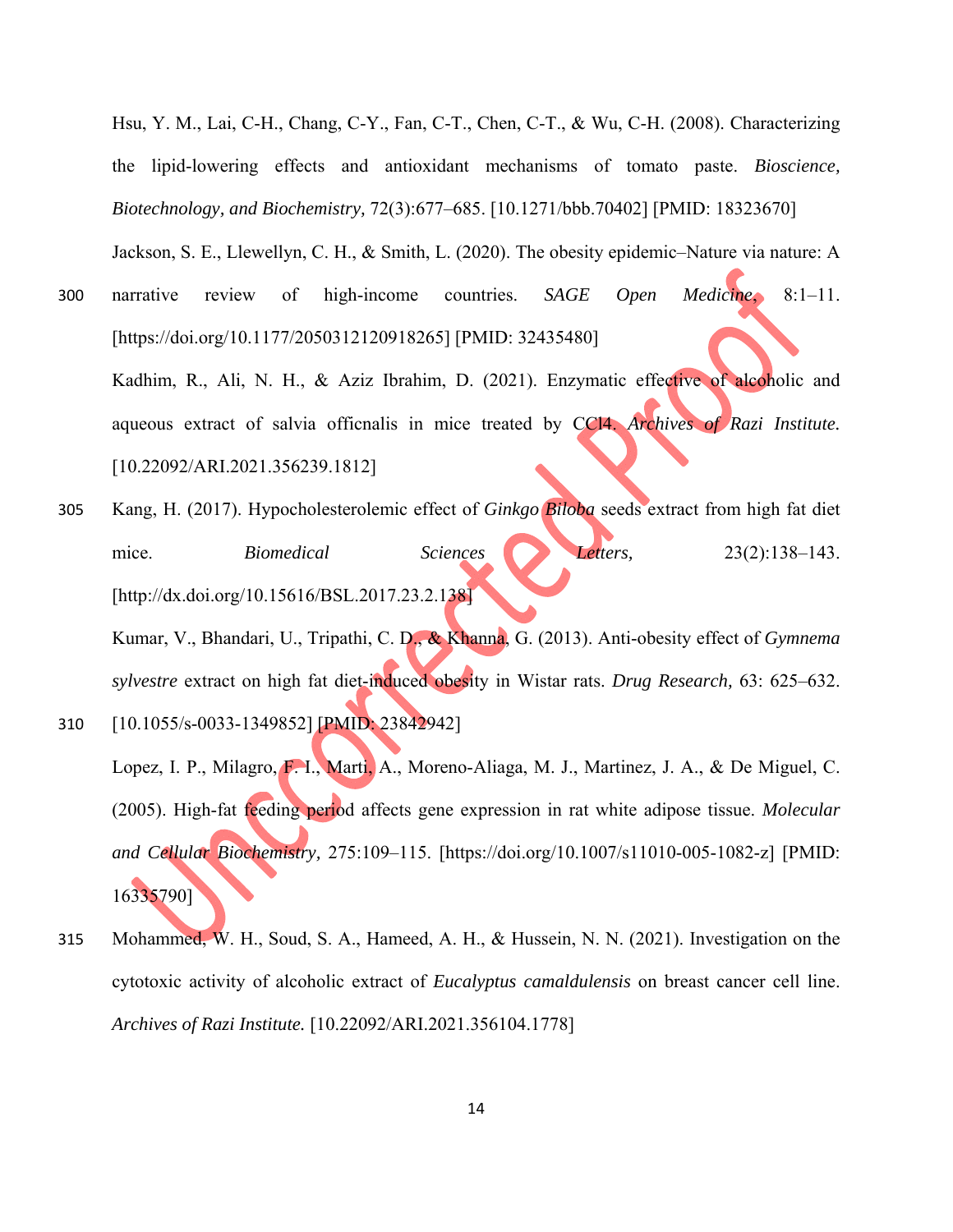Naderi, G. A., Roghani, M., Esmaeil Jamaat, E., Zahedi, E., & Sanaeirad, A. (2019). The effect of *Foeniculum vulgare* (Fennel) hydroalcoholic extract on serum lipid profiles and liver enzymes

- 320 in male rats fed a high cholesterol regimen. *Journal of Basic Clinical Pathophysiology,* 7(2):20‒27. [10.22070/JBCP.2019.4214.1112] [PMID: 25866717] Noori Ahmad Abadi, M., Mortazavi, M., Kalani, N., Zare Marzouni, H., Kooti, W., & Ali-Akbari, S. (2016). Effect of hydroalcoholic extract of *Rosmarinus officinalis* L. leaf on anxiety in mice. *Evidence-Based Complementary and Alternative Medicine*. [10.1177/2156587216642101]
- 325 [PMID: 27055822]

Parsi, A., Torkashvand, M., Hajian, E., Rahimilou, M., & Sadeghi, N. (2020). The effects of crocus sativus extract on serum lipid profile and liver enzymes in patients with non-alcoholic fatty liver disease: A randomized placebo-controlled study. *Obesity Medicine.* [https://doi.org/10.1016/j.obmed.2019.100165]

- 330 Ramezanyfard Darabi, M., & Hemayatkhah Jahromi, V. (2018). Effect of Curcumin on liver enzymes in rats treated with cadmium chloride. *Journal of Gorgan University of Medical Sciences*. 19(4):21‒26. [http://goums.ac.ir/journal/article-1-3219-en.html] Rašković, A., Milanović, I., Pavlović, N., Ćebović, T., Vukmirović, S., & Mikov, M. (2014).
	- Antioxidant activity of rosemary (*Rosmarinus officinalis* L.) essential oil and its hepatoprotective
- 335 potential. Complementary & Alternative Medicine, 14: 225. [10.1186/1472-6882-14-225] [PMID: 25002023]

Reitman, S., & Frankel, S. (1957). A colorimetric method for determination of serum glutamate oxaloacetate and glutamic pyruvate transaminase. *American Journal of Clinical Pathology*. 28: 56‒58. [10.1093/ajcp/28.1.56] [PMID: 13458125]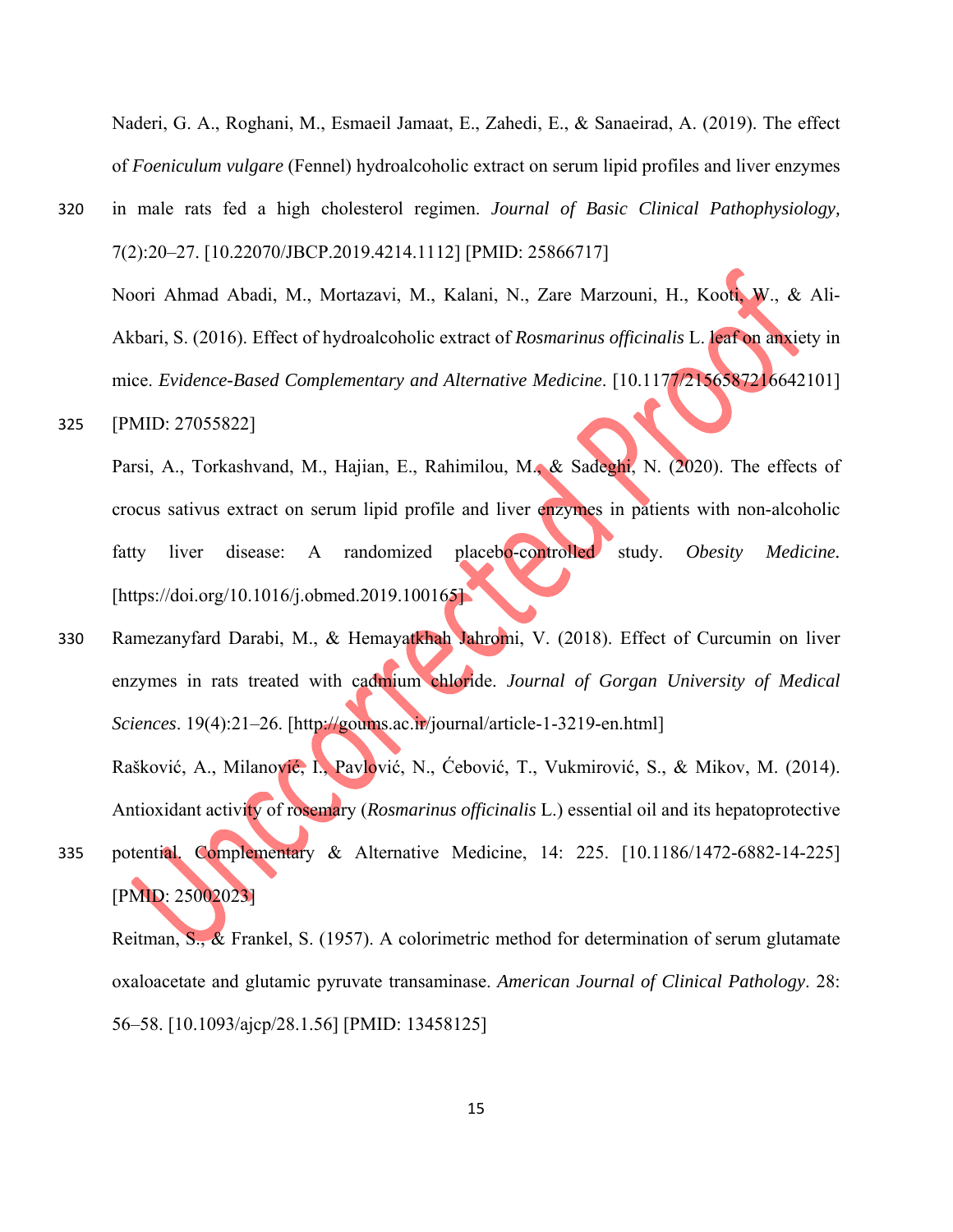340 Rezaei, M., & Ghasemi Pirbalouti, A. (2019). Phytochemical, antioxidant and antibacterial properties of extracts from two spice herbs under different extraction solvents. *Journal of Food Measurement and Characterization*. 13:2470‒2480. [https://doi.org/10.1007/s11694-019-00167- 8]

Robert, J. M. S., Peddha, M. S., & Srivastava, A. K. (2021). Effect of silymarin and quercetin in

- 345 a miniaturized scaffold in Wistar rats against non-alcoholic fatty liver disease. *ACS Omega*. 6:20735‒20745. [https://doi.org/10.1021/acsomega.1c00555] Schwingshackl, L., & Hoffmann, G. (2014). Comparison of the long-term effects of high-fat v. low-fat diet consumption on cardiometabolic risk factors in subjects with abnormal glucose metabolism: a systematic review and meta-analysis. *British Journal of Nutrition.*
- 350 111(12):2047‒2058. [10.1017/S0007114514000464] [PMID: 24666665] Shahraki, M. R., Badini, F., Shahraki, E., Shahraki, A. R., & Dashipoure, A. R. (2020). Effects of *Capparis decidua* hydroalcoholic extracts on blood glucose, lipid profile and leptin of Wistar male rats with high cholesterol diets. *Nutrition and Food Sciences Research*. 7(1):25-31. [http://nfsr.sbmu.ac.ir/article-1-368-en.html]
- 355 Shiota G, Tsuchiya H. 2006. Pathophysiology of NASH: Insulin resistance, free fatty acids and oxidative stress. *Journal of Clinical Biochemistry and Nutrition*. 38:127–132.

Taheri, S., Zarei, A., Changizi Ashtiyani, S., Rezaei, A., & Zaheiri, S. (2012). Evaluation of the effects of hydroalcoholic extract of *Berberis vulgaris* root on the activity of liver enzymes in male hypercholesterolemic rats. *Avicenna Journal of Phytomedicine*. 2(3):153–161. [PMID: 360 25050245]

Tousson, E., El-Atrsh, A., Mansour, M., & Assem A. (2020). Costus root aqueous extract modulates rat liver toxicity, DNA damage, injury, proliferation alterations induced by plant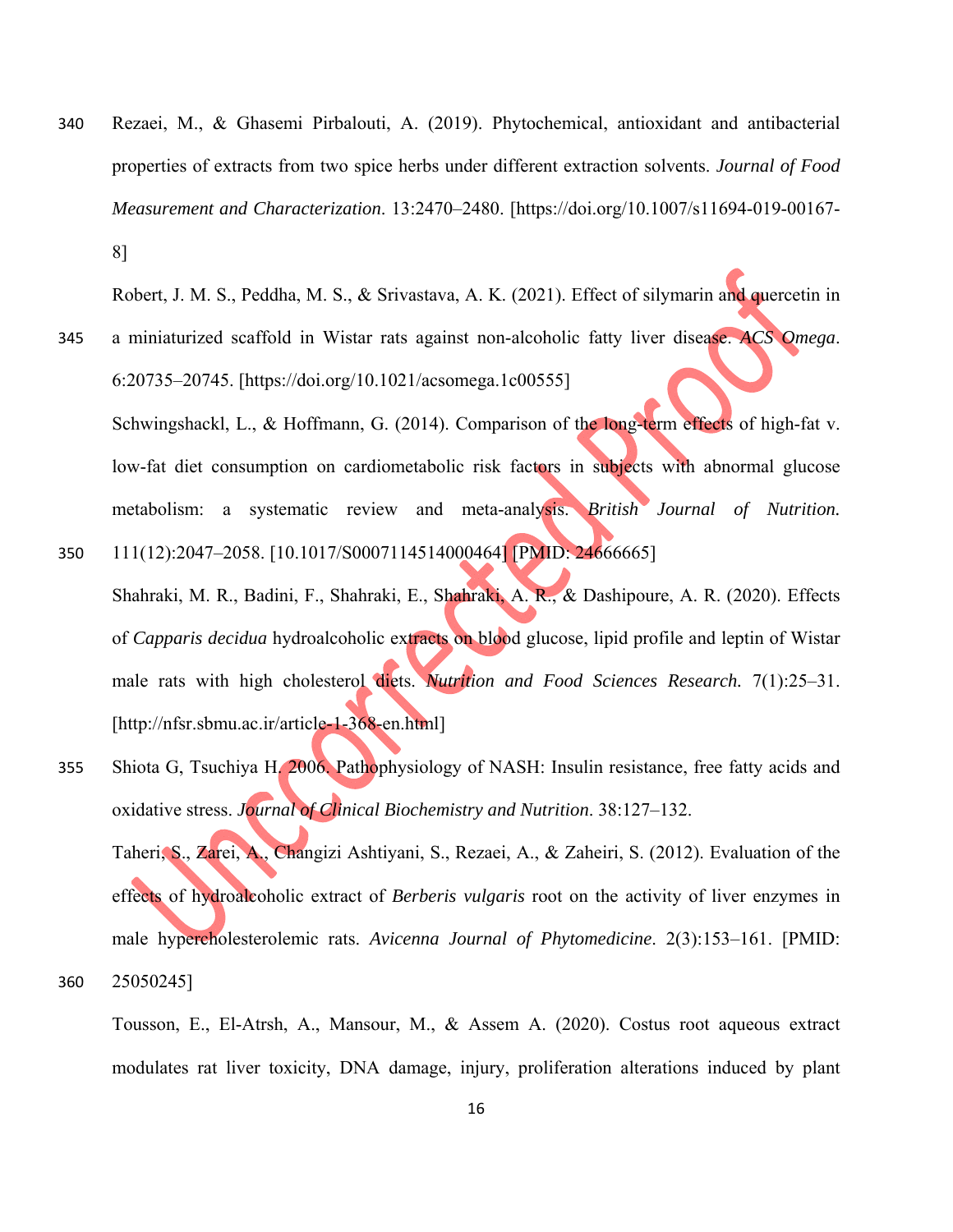growth regulator Ethephon. *Brazilian Journal of Pharmaceutical Sciences*. [http://dx.doi.org/10.1590/s2175-97902019000318500]

365 Vafa, M. R., Haghighatjoo, E., Shidfar, F., Afshari, S., Gohari, M. R., & Ziaee A. (2011). Effects of apple consumption on lipid profile of hyperlipidemic and overweight men. *International Journal of Preventive Medicine.* 2(2):95-100. [PMID: 21603015]

Zern, T. L., & Fernandez, M. L. (2005). Cardioprotective effects of dietary polyphenols. *Journal of Nutrition.* 135(10):2291–4. [10.1093/jn/135.10.2291] [PMID: 16177184]

370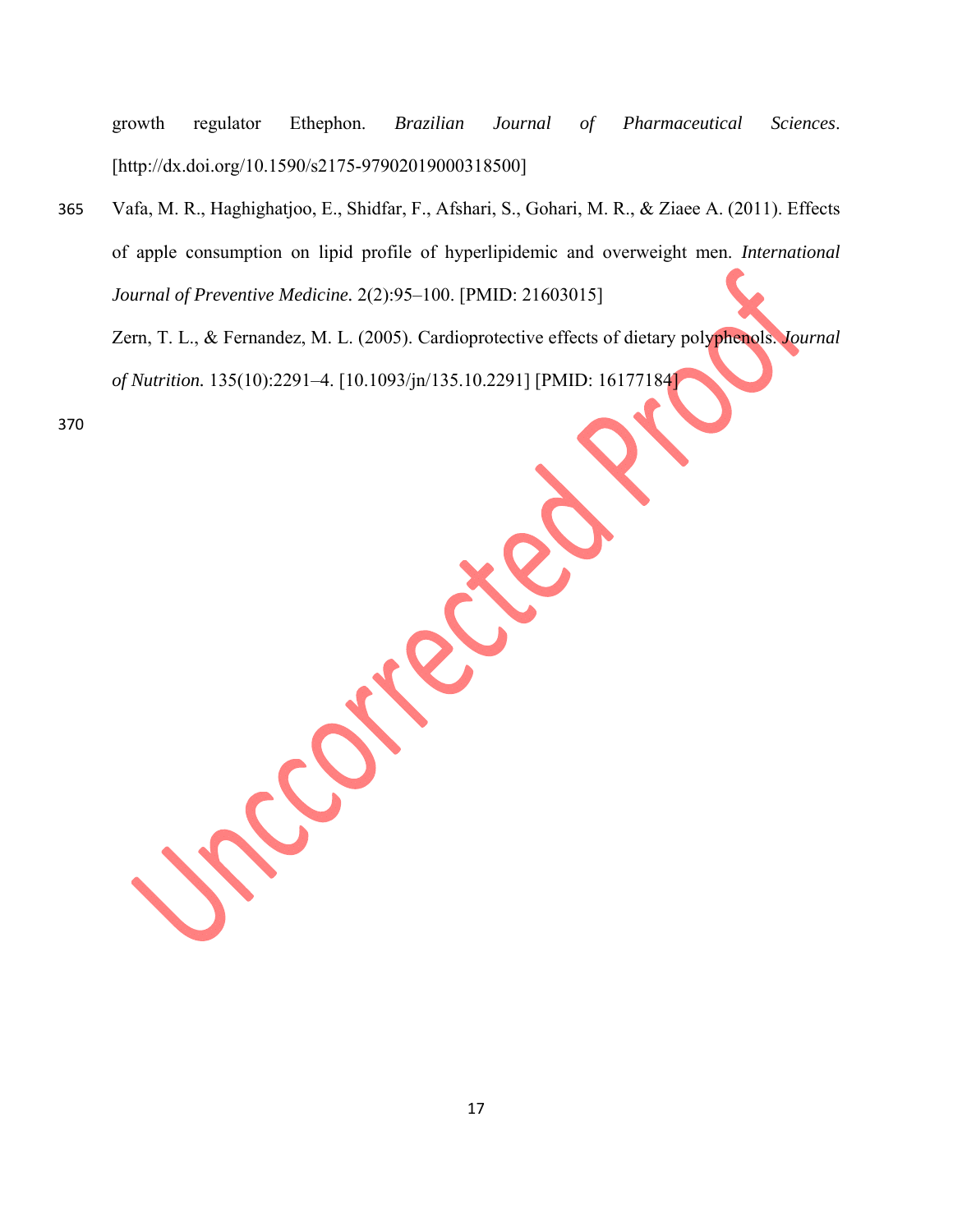| <b>Diet</b> | $LDL$ (mg/dL)              | $HDL$ (mg/dL)       | Total cholesterol (mg/dL)    | Triglyceride (mg/dL) |
|-------------|----------------------------|---------------------|------------------------------|----------------------|
| Control     | $8.1 \pm 2.0^b$            | $27.4 \pm 6.7$ °    | $54.2 \pm 13.2$ <sup>c</sup> | $77.4 \pm 15.1$ °    |
| HF          | $11.2 \pm 1.4^a$           | $34.8 \pm 8.1^{ab}$ | $76.8 \pm 11.7^{\rm a}$      | $122.2 \pm 17.7^a$   |
| <b>RE</b>   | $7.0 \pm 1.7$ <sup>c</sup> | $32.2 \pm 7.6^b$    | $51.8 \pm 9.0^{\circ}$       | $75.2 \pm 13.5$ °    |
| $HF+RE$     | $8.4 \pm 0.9^b$            | $36.1 \pm 9.9^a$    | $62.4 \pm 12.6^b$            | $104.6 \pm 14.3^{b}$ |

Table 1. Serum lipid profile for male Wistar rats fed with different regimes

\*Groups with different letters indicate a statistically significant difference  $((P < 0.05))$ .

Roy

375 Control: Standard diet for 12 weeks,

HF: High-fat diet containing 45% wheat flour, 35% corn starch, 7% egg yolk, 6.7% wheat bran, 4% fat, 1% sodium chloride, 1% cholesterol, 0.2% cholic acid, and 0.1% methyl thiouracil for 12 weeks, RE: Standard diet period for 12 weeks and treating with 400 mg/kg of the rosemary extract in the last 4 weeks by

oral gavage once daily 380 HF+RE: High-fat diet for 12 weeks and treated with 400 mg∕ kg of the rosemary extract in the last 4 weeks by oral gavage once daily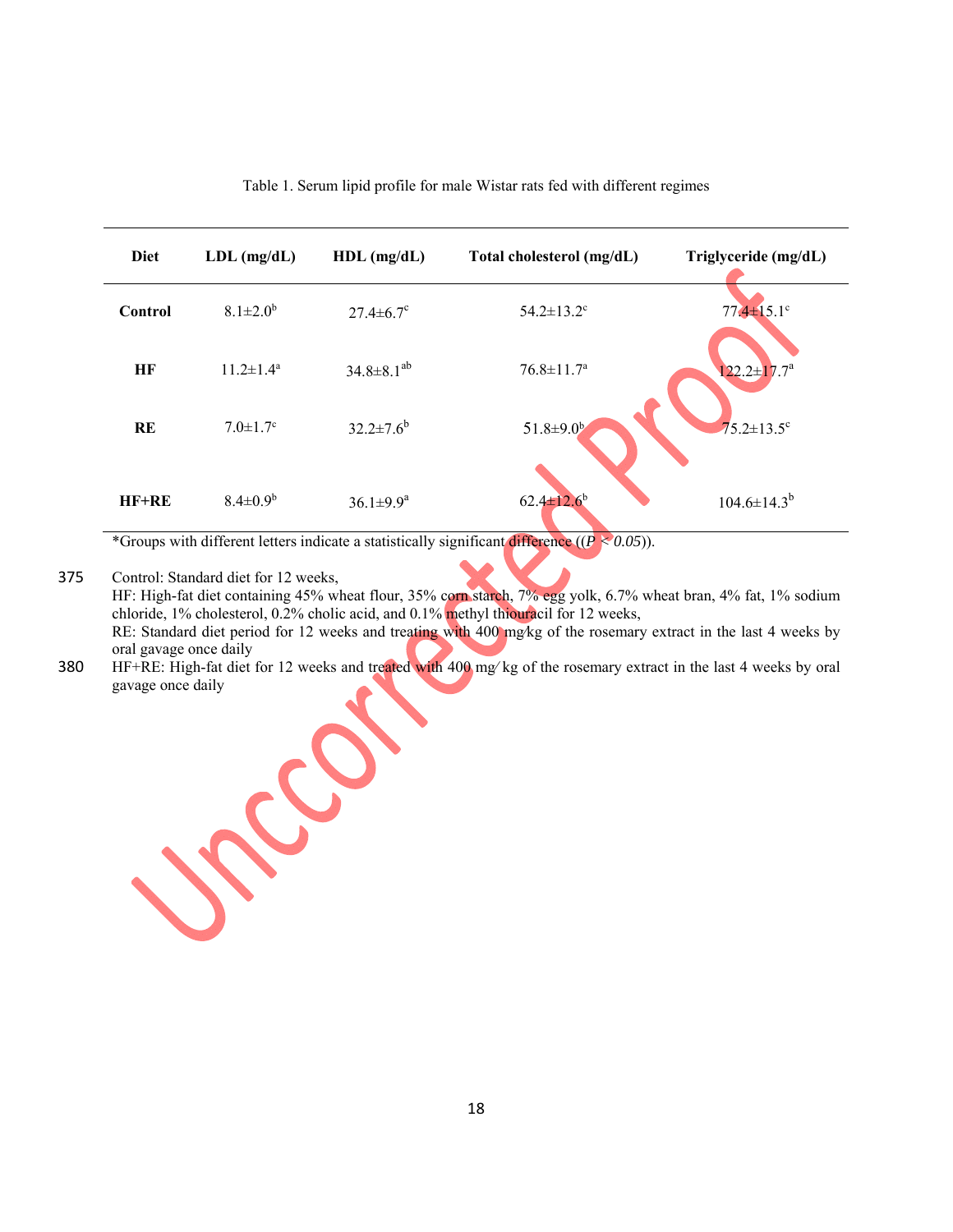Diet AST (U/L) ALT (U/L) **Control 134.8** $\pm$ 3.2<sup>c</sup> 68.4 $\pm$ 2.6<sup>c</sup> **HF**  $224.8 \pm 4.1^a$ **RE**  $139.6 \pm 2.7^c$   $70.4 \pm 2.4^c$ **HF+RE** 212.8±4.9<sup>b</sup> 79.6±3.1<sup>b</sup>

Table 2. Serum AST and ALT of male Wistar rats fed with different regimens.

\*Groups with different letters indicate a statistically significant difference ((*P < 0.05*)).

Control: Standard diet for 12 weeks,

390 HF: High-fat diet containing 45% wheat flour, 35% corn starch, 7% egg yolk, 6.7% wheat bran, 4% fat, 1% sodium chloride, 1% cholesterol, 0.2% cholic acid, and 0.1% methyl thiouracil for 12 weeks, RE: Standard diet period for 12 weeks and treating with 400 mg/kg of the rosemary extract in the last 4 weeks by oral gavage once daily HF+RE: High-fat diet for 12 weeks and treated with 400 mg∕ kg of the rosemary extract in the last 4 weeks by oral

### 395 gavage once daily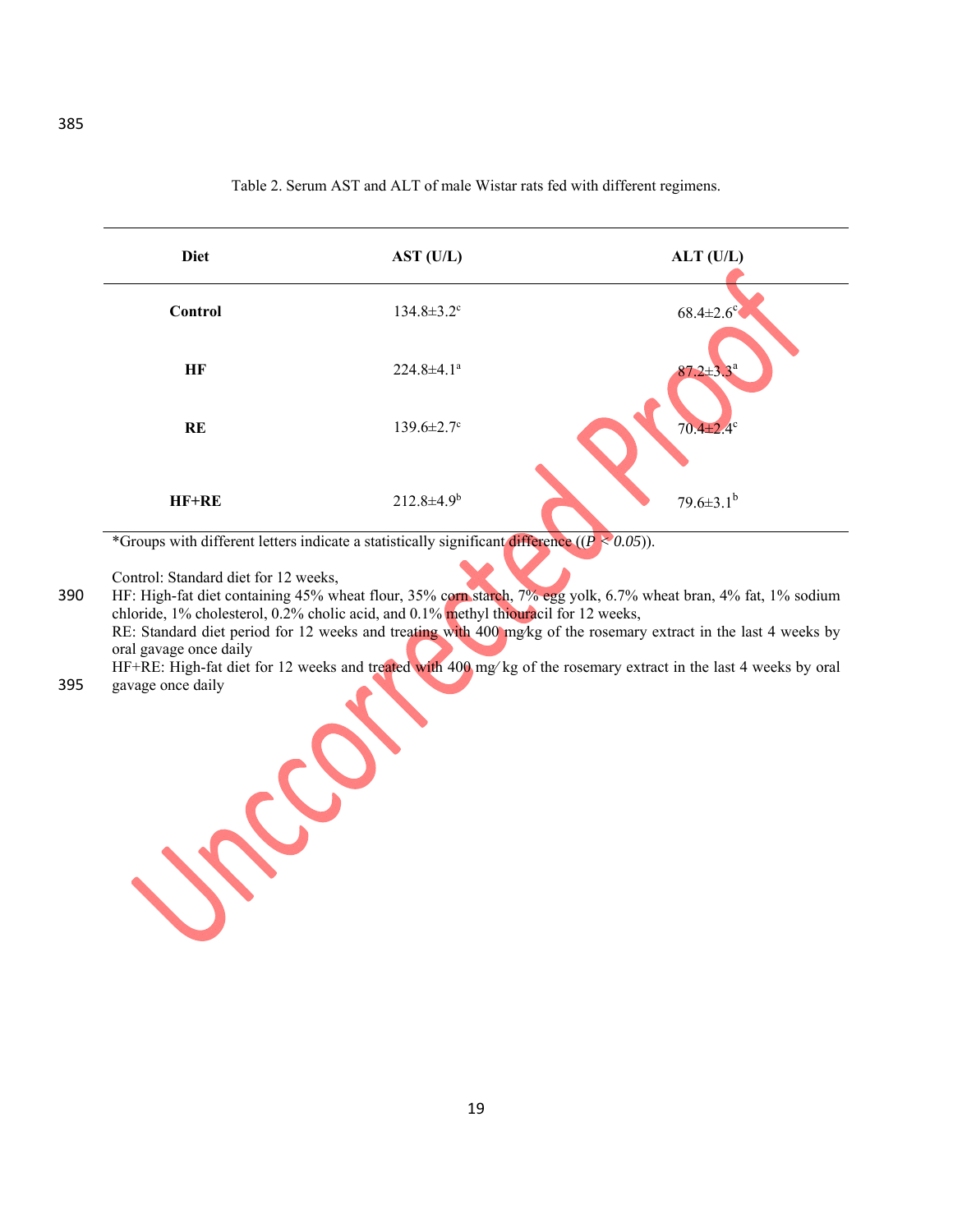**تاثير عصاره هيدروالكلي رزماري بر پروفايل ليپيدي و آنزيمهاي كبدي در موشهاي صحرايي نر** 400

**ويستارتغذيه شده با رژيم غذايي پرچرب**

اكرم ايراننژاد<sup>1</sup>، سعيد خاتمساز <sup>2و</sup>\*، محمد جواد مختاري<sup>3</sup>

405

<sup>1</sup> گروه زيستشناسي، واحد شيراز، دانشگاه آزاد اسلل<mark>مي</mark>، شيراز، ايران

<sup>2</sup> گروه زيستشناسي، واحد كازرون، دانشگاه آزاد اسلامي، كازرون، ايران

<sup>3</sup> گروه زيستشناسي، واحد زرقان، دانشگاه آزاد اسلامي<mark>، زرقا</mark>ن، ايران

410 

#### **چكيده**

**زمينه مطالعه:** كبد نقش مهمي در تنظيم متابوليك مواد مغذي رژيم غذايي دارد. به عنوان يك عامل خطـر شـناخته ش<u>ـ</u>ده، چـاقي چربي اضافي در بدن مشخص ميشود. مطالعات قبلي نشان دادهاند كه رژيم هاي غذايي پرچرب منجر به استئاتوز كبدي غير الكلـي مـيشـود. استئاتوز مي تواند منجر به بيماري هاي جدي كبدي شود. داروهاي شيميايي كمي براي درمان چاقي در دسترس است. علاوه بر اين، بـه دليـل عوارض جانبي نامطلوب اين داروها، تلاشهاي فزايندهاي براي توليد داروهاي ايمن و موثر مبتني بر محصول طبيعي در حال انجام است. اخيـرا،ً 415 به دليل تأثيرات منفي و سميت نسبتاً كم ، در دسترس بودن، مقرون به صرفه بودن و كارايي قابل قبول، اسـتفاده از گياهـان دارويـي افـزايش يافته است.